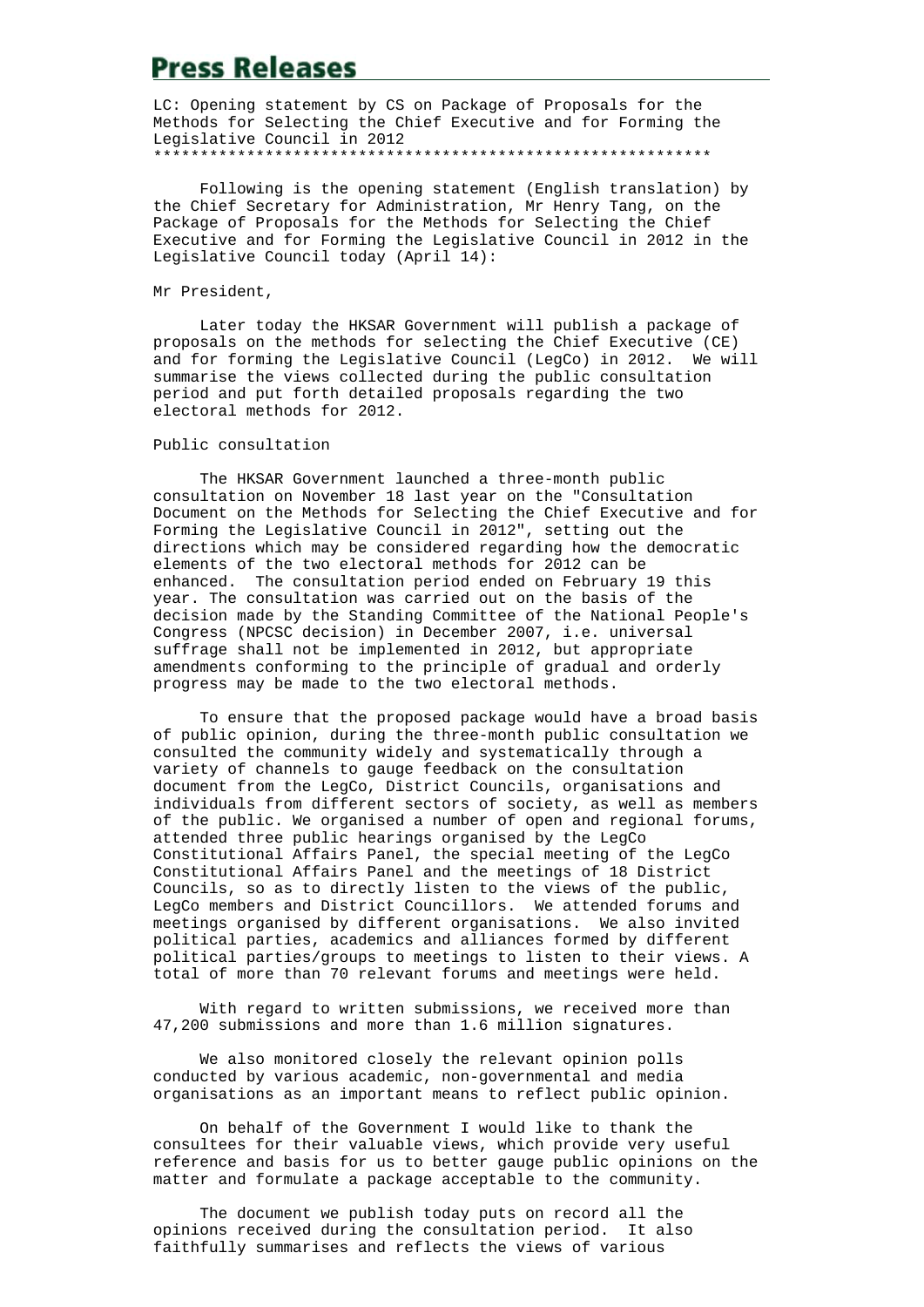parties. In the sea of opinions a few common threads are obvious:

(1) there is a common wish to see progress in the constitutional arrangement in 2012;

(2) over 60% of respondents support the key elements about the two electoral methods for 2012 as set out in the consultation document; and

(3) over half of respondents support passage of the Government's proposed package by LegCo.

#### The proposed package

 After carefully analysing the views received, the HKSAR Government has identified the appropriate point of balance amidst the various viewpoints expressed by the community and puts forth this package of proposals for the methods for selecting the CE and for forming the LegCo in 2012.

 I will now introduce the major elements of the proposed package.

Regarding the method for selecting the CE, we propose:

(1) that the number of members of the Election Committee be increased from the current 800 to 1200;

(2) that the number of members of the four sectors of the Election Committee be increased by the same proportion, i.e. the number of seats for each sector be increased by 100;

(3) that 75 out of the 100 new seats in the fourth sector (i.e. the political sector) be allocated to elected District Council members. Together with the existing 42 seats, the District Council subsector will have a total of 117 seats, which will be returned through election from among elected District Council members, i.e. appointed District Council members will not take part in the election. As for the remaining 25 new seats, aside from the 10 seats to be allocated to the LegCo, 10 seats will be allocated to members of the CPPCC and five to Heung Yee Kuk;

(4) that the current nomination threshold (i.e. at the ratio of one-eighth of the total membership of the Election Committee) be maintained. No upper limit on the number of subscribers should be set at this stage; and

(5) that the requirement that the CE should not have any political affiliation should not be changed for the 2012 CE election, but can be reviewed in the longer term.

Regarding the method for forming the LegCo, we propose:

(1) that the number of LegCo seats should be increased from 60 to 70, 35 seats returned by geographical constituencies through direct elections and 35 returned by functional constituencies  $(FC)$ ;

(2) that all the five new FC seats and the existing District Council FC seat be returned through election by elected District Council members from among themselves (i.e. appointed District Council members will not take part in the election);

(3) that the six District Council FC seats be returned under the "proportional representation system"; and

(4) that the existing arrangement that permanent residents of Hong Kong who are not of Chinese nationality or who have the right of abode in foreign countries can stand in the elections for 12 FC seats be maintained.

The advantage of the package is to inject new democratic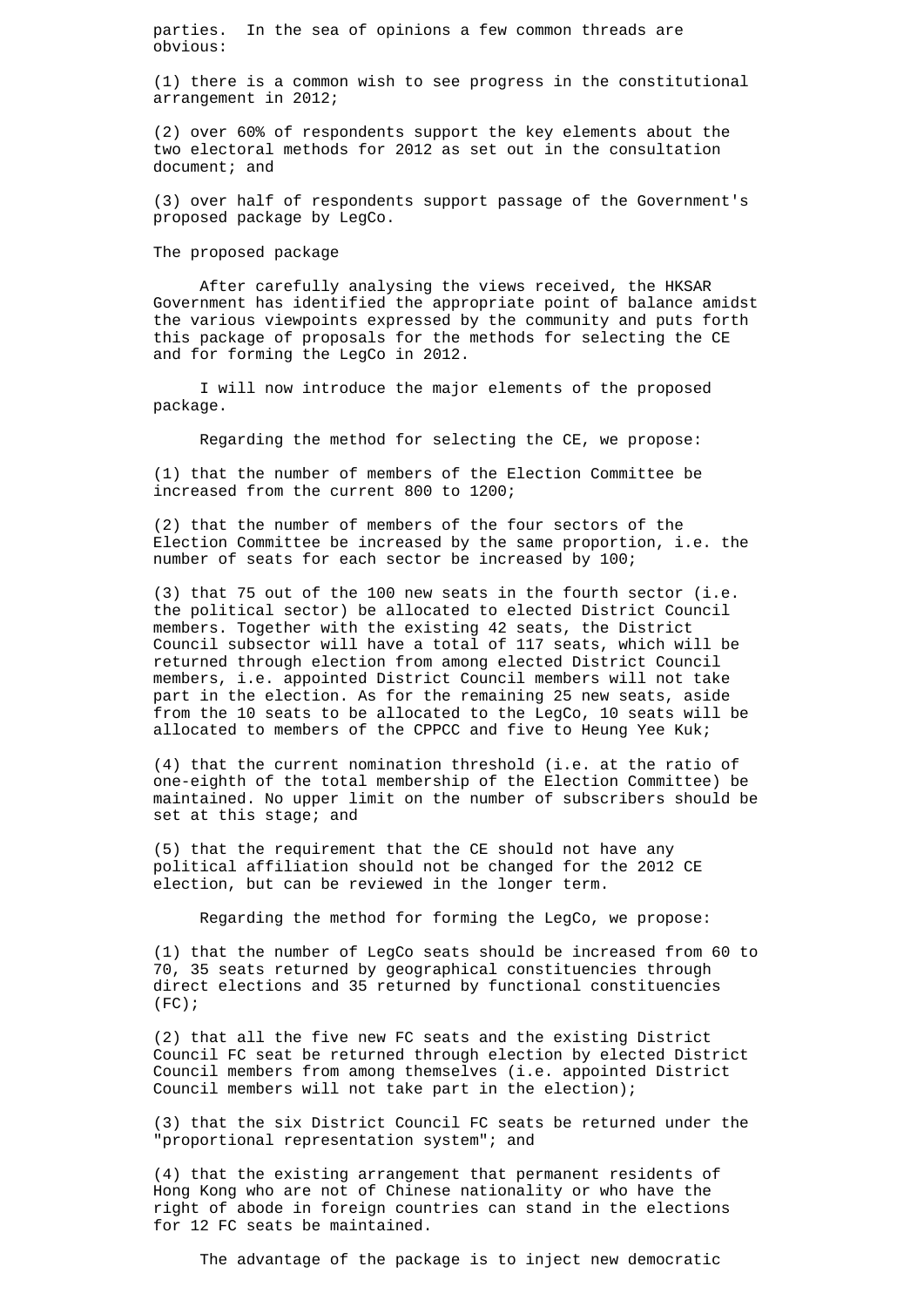elements into the two electoral methods through the participation of elected District Council members who have a broad electorate base. In particular, for the LegCo FC elections, no more "traditional" FC seat will be created, and 41 seats (i.e. close to 60% of all seats) will be returned through direct or indirect geographical elections.

 Regarding the major concerns raised by some people about enhancing the participation of elected District Council members in the CE and LegCo elections, I would like to take this opportunity to respond.

 There are views that District Council members are elected by only a few to ten thousand voters, and their vision focuses only on district matters. Allocating all the new FC seats to District Council members will make the LegCo more like a District Council. We consider that District Council members should not be be-littled. District Council is the cradle for nurturing political talents. The experience of District Council members in politics and in serving the public will facilitate their work in the LegCo. Indeed, quite a number of incumbent LegCo members of different political parties and groups are also District Council members. In dealing with business in the LegCo, they have attached importance to both the overall interest of the community and local interests.

 There are also views that under the Basic Law, District Councils are not organs of political power. Enhancing the participation of District Council members in the Election Committee and LegCo elections is not consistent with the Basic  $L \supseteq M$ 

 We should emphasise that there are already representatives of District Councils in the current Election Committee and the LegCo. The Basic Law and the District Council Ordinance have already stipulated the powers and functions of District Councils. The legal basis for the participation of District Council members in the elections of Election Committee and LegCo is provided by the Chief Executive Election Ordinance and the Legislative Council Ordinance. Enhancing the participation of District Council members in the two elections will not transform the District Councils into organs of political power, nor will it change the powers and functions of the District Councils.

## District Council appointment system

 During the consultation period, there were a considerable number of views within the LegCo and the District Councils that the District Council appointment system should be abolished. Our proposal that appointed District Council members will not take part in the elections of District Council seats in the Election Committee and LegCo in 2012 is a constitutional issue relating to these electoral methods. The District Council appointment system, on the other hand, should be dealt with by local legislation.

 Appointed District Council members strive to serve the community with dedication. The HKSAR Government fully recognises their efforts and contribution to district administration. These members are also willing to place the overall interest of the community ahead of their own. In the hope that constitutional development in 2012 can be rolled forward, they accept and support the Government's proposal that appointed District Council members will not take part in the elections of District Council seats in the Election Committee and LegCo.

 However, we understand that the issue of District Council appointment system is one of the major concerns of certain parties and members in LegCo. We also note that, as indicated by an opinion poll, more than 60% of the respondents agree that the District Council appointment system should be abolished. The HKSAR Government adopts an open and constructive attitude toward abolishing the appointment system. In order to respond to these concerns, the HKSAR Government will, after the proposed package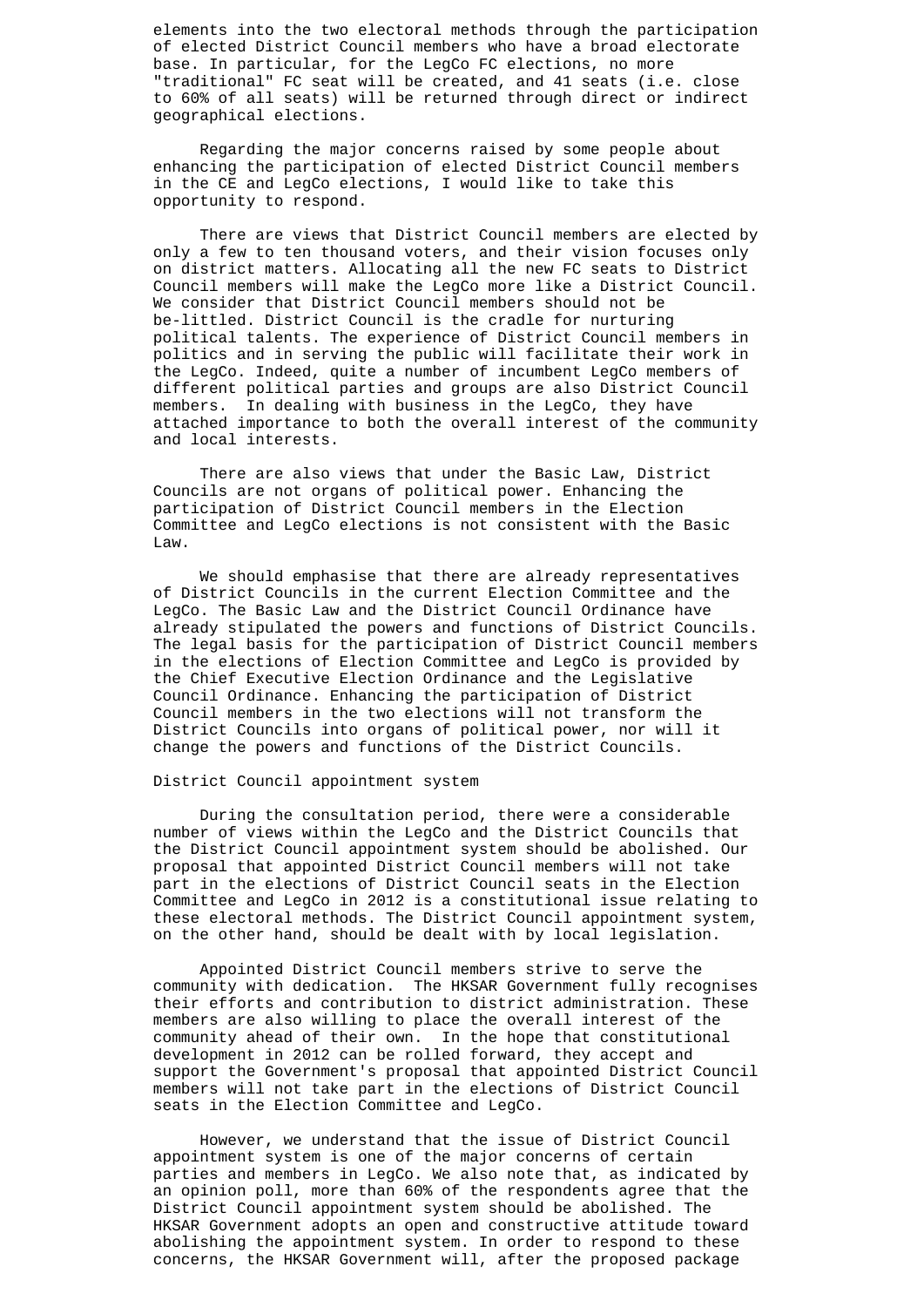on the two electoral methods for 2012 has been passed by LegCo, put forth as soon as possible the respective proposals at the local legislation level for deliberation by the community.

Universal suffrage for the Chief Executive and the Legislative Council

 To respond to the aspiration of some political parties and groups of the LegCo and some individuals in the community for commencing the discussion on universal suffrage models as soon as possible, we made it clear in the consultation document that we would summarise and conclude any views relating to universal suffrage received during the public consultation on the two electoral methods for 2012. These views would serve as reference for the HKSAR Government to be formed in 2012 and 2017 for dealing with the issue of universal suffrage for the CE and the LegCo.

 The views received have all been put on record. They focus mainly on the following three issues:

(1) the timetable for implementing universal suffrage for the CE and the LegCo in future;

(2) whether the current-term HKSAR Government should put forth a roadmap for universal suffrage; and

(3) how the FC seats should be dealt with when universal suffrage for the LegCo is implemented.

 The aim of the HKSAR Government is to roll forward Hong Kong's democratic development in 2012 by injecting new democratic elements into the two electoral methods, so as to pave the way for implementing universal suffrage for the CE and the LegCo in 2017 and 2020 respectively. Both the Central Authorities and the HKSAR Government fully appreciate the public's aspiration for universal suffrage. In this connection, the HKSAR Government makes it clear that the universal suffrage timetable stipulated in the NPCSC decision of 2007 is solemn and bears constitutional and legal effect.

 At an appropriate time prior to 2017, the package for implementing universal suffrage for the CE to be put forth by the HKSAR Government will include that a broadly representative "nominating committee" (which shall be formed with reference to the composition of the "Election Committee" in accordance with Basic Law) shall in accordance with democratic procedures nominate a certain number of candidates for the office of the CE, who is to be elected through universal suffrage by all registered electors of the HKSAR.

 As to how the FCs should be dealt with when universal suffrage for the LegCo is implemented, different sectors of the community, as well as various political parties/groups and members of the LegCo, still have extremely diverse views. For example, when asked in various opinion polls whether all the FCs should ultimately be abolished, 36% to half of the respondents were affirmative while roughly 40% considered otherwise. So at this stage the community has yet to reach general consensus on this major and critical constitutional issue, and the debate is far from conclusive. More time is needed to discuss the issue thoroughly and forge consensus. Since the current-term HKSAR Government has only been authorised by the NPCSC to deal with the two electoral methods in 2012, we have already put on record the different proposals put forth recently within the community, and recommend the next-term HKSAR Government to follow up actively and consider the relevant proposals seriously.

#### Legislative timetable

 We have been racing against the clock in the past two months to consolidate the views received and formulate the proposed package. We would like to announce the proposed package as soon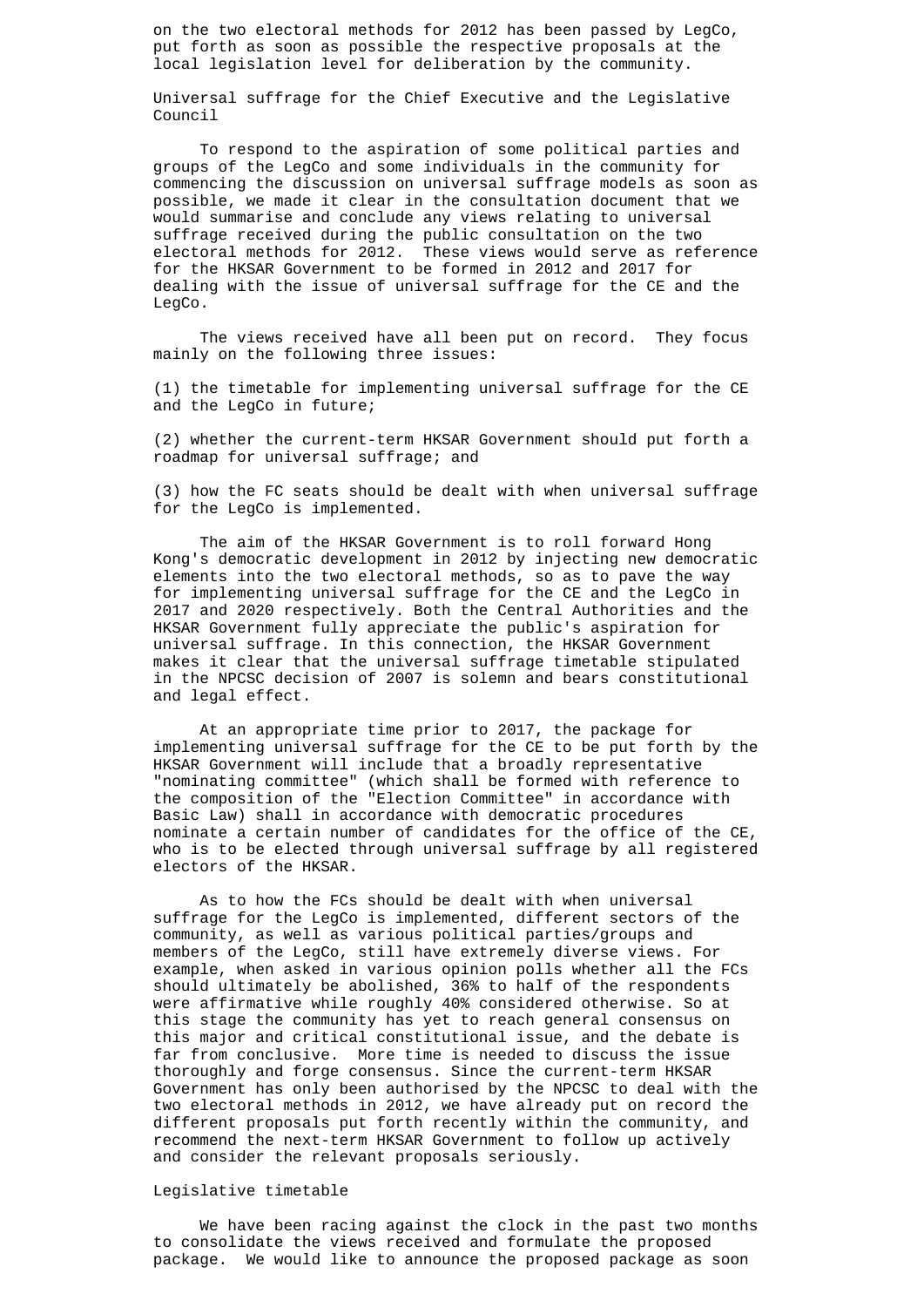as possible, so as to allow ample time for the public and LegCo to discuss the proposals. Our aim is to introduce into LegCo the two motions regarding the amendments to the electoral methods for the CE and LegCo and put them to vote before the LegCo recess starting mid-July this year. This is to allow sufficient time to complete the reporting to NPCSC for approval or record, and to deal with the relevant local legislation between autumn this year and the second quarter of 2011, as well as to put in place the detailed implementing arrangements before end 2011. As for the specific timing of voting on the two motions, this will depend on the progress of LegCo scrutiny of the proposals.

## Interpretation of "total membership of LegCo"

 In accordance with Annexes I and II to the Basic Law, amendments to the two electoral methods for 2012 require the endorsement of a two-thirds majority of all the members of the LegCo. To address the constitutional issue arising from the vacancies in LegCo due to the resignation of five LegCo members, the Department of Justice has considered carefully the basis for calculating "the two-thirds majority of all the members of LegCo".

 On this issue, we have made reference to the relevant Basic Law provisions, the purpose of setting a quorum requirement, and the relevant case law in overseas jurisdictions. Overall speaking, the relevant information supports the interpretation of "total membership of the Council" as the entire authorised membership of the LegCo, i.e. the requirement that the LegCo shall be composed of 60 members under Article 1(1) of Annex II to the Basic Law. If the basis for calculation of all the members of the LegCo does not include the number of vacant seats, under an extreme situation, for example, the number of members is reduced to only a few, these members may still exercise all powers of the LegCo, including passage of bills, etc. This will not be reasonable and will not be consistent with one of the important purposes for setting a quorum requirement, that is, to avoid the situation where a decision supported by only a few members loses the necessary and appropriate respect.

 In the Basic Law, references to "total membership of the Council" appear in various articles, and should be construed consistently. For example, Article 67 provides that permanent residents who are not of Chinese nationality or who have the right of abode in foreign countries may also be elected members of the LegCo, provided that the proportion of such members does not exceed 20 percent of the total membership of the Council. If the "total membership of the Council" is calculated on a basis which excludes the vacant seats, when vacancies do arise, then the number of seats to be taken up by permanent residents who are not of Chinese nationality or who have the right of abode in foreign countries may exceed 20%. Some of the remaining LegCo members may need to cease duties so as to comply with the Basic Law provision. This unusual situation reflects that "total membership of the Council" in Article 67 should be construed to mean the entire authorised membership of the LegCo.

 After careful deliberations from different angles, we consider that the entire authorised membership of the LegCo (i.e. 60 members), rather than the members of the LegCo in office, should be taken as the basis for calculating the two-thirds majority of all the members of the LegCo.

 In other words, the passage of the proposed package put forth by the HKSAR Government must, in accordance with Annexes I and II to the Basic Law, obtain the support of at least 40 members.

#### Conclusion

 Mr President, the Central Authorities and the HKSAR Government have been promoting the development of democracy in Hong Kong with utmost sincerity. Shortly after its establishment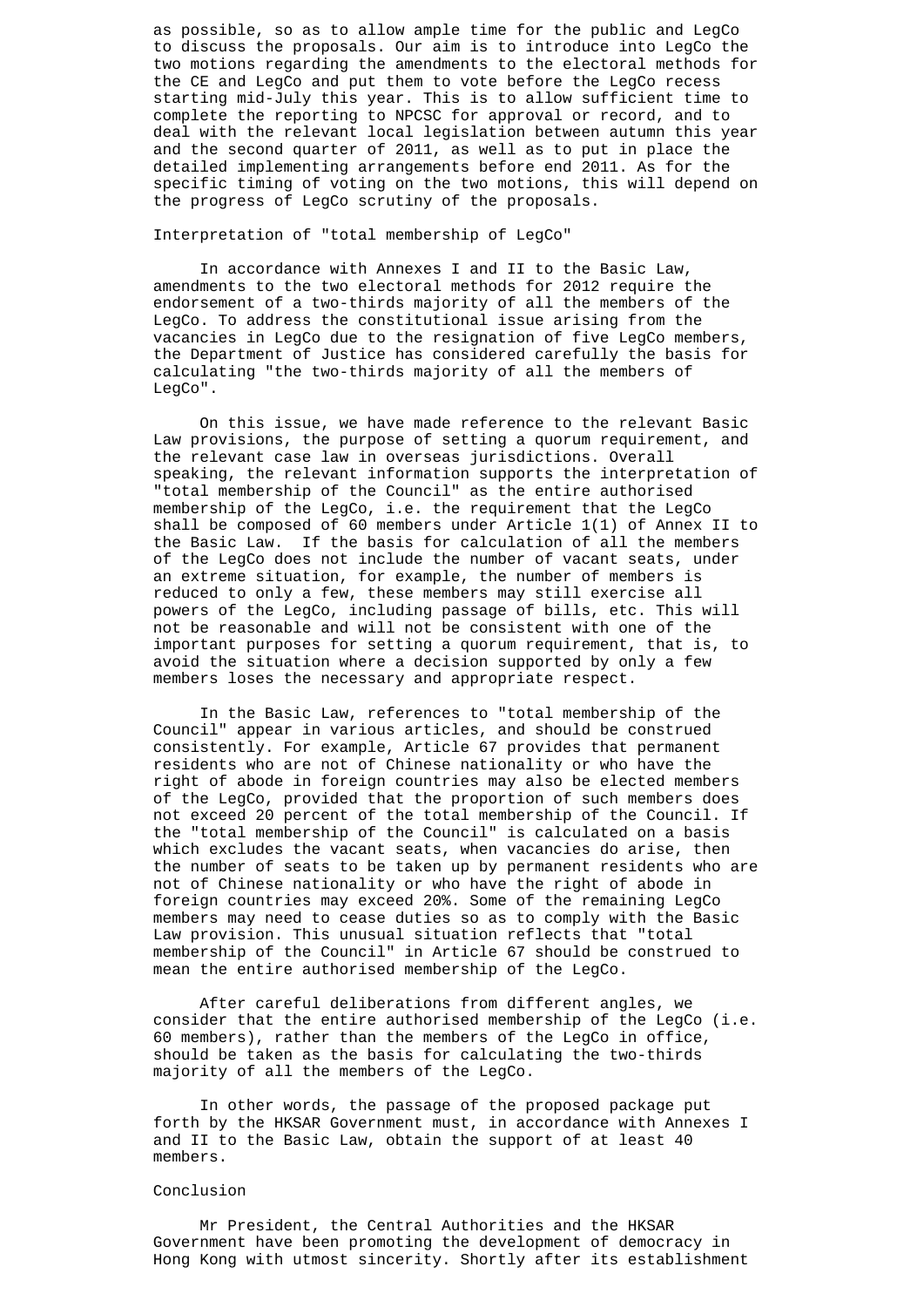in July 2007, the third-term HKSAR Government issued the Green Paper on Constitutional Development to consult the public on the models, roadmap and timetable for implementing universal suffrage for the CE and the LegCo.

 In December 2007, the CE submitted a report to the NPCSC, reflecting to the Central Authorities faithfully the views received during the public consultation. Having considered the report submitted by the CE, the NPCSC adopted the decision in late December 2007 making clear that universal suffrage may be implemented for electing the CE and all the members of the LegCo in 2017 and 2020 respectively. The universal suffrage timetable lays a solid foundation and provides the authoritative direction and basis for our pursuit of democracy.

 The transitional electoral methods for the two elections in 2012 represent an important step in implementing the NPCSC decision to attain universal suffrage. There is a general consensus within the community that there should be progress in constitutional arrangements in 2012 so as pave way for universal suffrages for CE and LegCo in 2017 and 2020. Hence, after consulting the public extensively, we have put forth this proposed package. For such a complex and controversial issue, it would be impossible to formulate a package that presents a perfect scenario for every one. But we hope that people will recognise that the HKSAR Government has already responded to the aspiration of those LegCo members who vetoed the proposed package in 2005 by attaining a clear universal suffrage timetable and proposing that only elected District Council members will participate in the election of District Council seats in the Election Committee and LegCo. We have also responded positively to the aspirations raised during the recent consultation by some sectors of the community and political parties/groups in LegCo.

 Under the framework of the NPCSC decision, we have already strived for maximum latitude to enhance the democratic elements of the two elections in 2012 and to pave the way for implementing universal suffrage. We believe that the proposed package stands the best possible chance of being accepted by the majority of the public, the LegCo, the CE and the Central Authorities, which can allow Hong Kong's constitutional development to be rolled forward.

 We understand the concerns of the community about the final design for universal suffrage. In this regard, the proposed package can also determine the directions for attaining universal suffrage, including that no traditional FC will be created for LegCo, and that the democratic elements of the LegCo will be further enhanced with all registered voters as the electorate base.

 Once we have put forth the proposed package, our priority task would be to strive to gain the support of the community and the LegCo, and to endeavour to obtain the LegCo's endorsement of the relevant amendments to Annexes I and II to the Basic Law. By its very nature, constitutional development is an issue which attracts controversy. In the coming few months, our readiness to accept different views and our ability to seek common ground and accommodate differences will be put to test. We certainly would not underestimate the difficulty of forging consensus on the two electoral methods for 2012, but the HKSAR Government and LegCo members have a shared responsibility to deal with the issue of constitutional development in a constructive manner.

 It is indeed encouraging to see that, against the noisy background some people deliberately create, recent discussions on constitutional development within the community has become more pragmatic and rational, which will be conducive to the positive interaction within society and further democratisation in Hong Kong. I sincerely hope that members can set aside differences, place the overall interest of the community ahead of personal interests and support our proposed package which will take forward our democratic development. We firmly believe that, if we